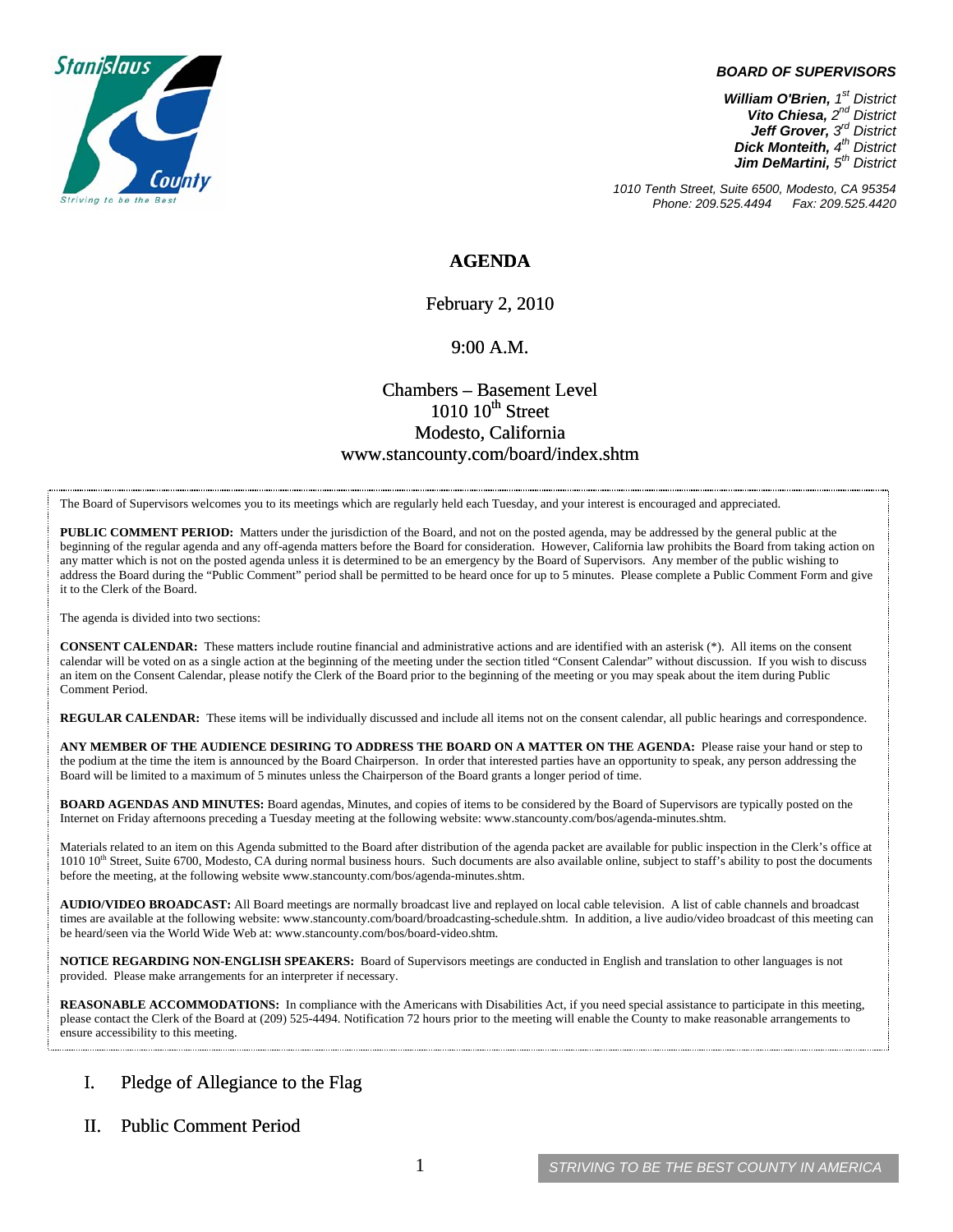## III. Consent Calendar

# IV. Agenda Items

- A. Miscellaneous
- \* 1. Approval of the Minutes for January 26, 2010 ([View Item\)](http://www.stancounty.com/bos/minutes/2010/min01-26-10.pdf)
- \* 2. Approval to Adopt and Waive the Second Reading of Ordinance C.S. 1070 Relating to the Regulation of Nuisance Noise – County Counsel ([View Item\)](http://www.stancounty.com/bos/agenda/2010/20100202/A02.pdf)
- \* 3. Approval of Appointment of Paul Baxter to the Stanislaus County Community Health Center Board ([View Item\)](http://www.stancounty.com/bos/agenda/2010/20100202/A03.pdf)
- \* 4. Acceptance of the Resignation of:
	- a. Benandrew Briggs from the Mental Health Board ([View Item\)](http://www.stancounty.com/bos/agenda/2010/20100202/A04a.pdf)
	- b. Paul Brehm from the Advisory Board on Substance Abuse Programs ([View Item\)](http://www.stancounty.com/bos/agenda/2010/20100202/A04b.pdf)
	- c. Andrea Lotz from the Stanislaus County Animal Advisory Board ([View Item\)](http://www.stancounty.com/bos/agenda/2010/20100202/A04c.pdf)
- \* 5. Approval to Authorize the Chairman of the Stanislaus County Board of Supervisors to Sign and Submit Property Owner Ballots in Support of the Street Lighting Assessment for the Keyes Community Services District for those Properties Owned by Stanislaus County ([View Item\)](http://www.stancounty.com/bos/agenda/2010/20100202/A05.pdf)
- B. Chief Executive Office
- \* 1. Approval to Rename the Behavioral Health and Recovery Services Turlock Regional Services Outpatient Clinic to Turlock Recovery Services and to Submit Change of Permit Application to the California State Board of Pharmacy – Behavioral Health and Recovery Services ([View Item\)](http://www.stancounty.com/bos/agenda/2010/20100202/B01.pdf)
- \* 2. Approval of a 60 Day Non-Compensable Time Extension to Premises System, Inc. for the Improvements and Upgrades to the Electronic Security and Fire Alarm Systems at the Juvenile Justice Center – Chief Executive Office ([View Item\)](http://www.stancounty.com/bos/agenda/2010/20100202/B02.pdf)
- \* 3. Approval of an Application for the Year 2010 National Association of Counties (NACO) Achievement Award for the Successful Accomplishments in the Category of the "Parks and Recreation" to Highlight the Partnership between the County, the Empire Unified School District and the Friends of the Empire Community Pool for the Construction of the Stanislaus Regional Water Safety Training Center-Empire Community Pool – Chief Executive Office ([View Item\)](http://www.stancounty.com/bos/agenda/2010/20100202/B03.pdf)
	- 4. Approval of a Memorandum of Understanding (MOU) by and between the Jurisdictions in the Merced to Sacramento Region for the Purpose of Creating a Working Group to Collaborate with the California High Speed Rail Authority (CHSRA) to Assist in Planning and Development for Improved Passenger Rail Transportation between the Regions – Chief Executive Office ([View Item\)](http://www.stancounty.com/bos/agenda/2010/20100202/B04.pdf)
- C. Department of Public Works
- D. Department of Planning and Community Development
- E. County Counsel
- V. Scheduled Matters
	- 9:15 a.m. Public Hearing to Consider the Introduction and Waiving of the First Reading of Ordinance C.S. 1071 to Increase the Clerk Recorder Base Recording Fee from \$4.00 to \$10.00 Per First Page ([View Item\)](http://www.stancounty.com/bos/agenda/2010/20100202/PH915.pdf)